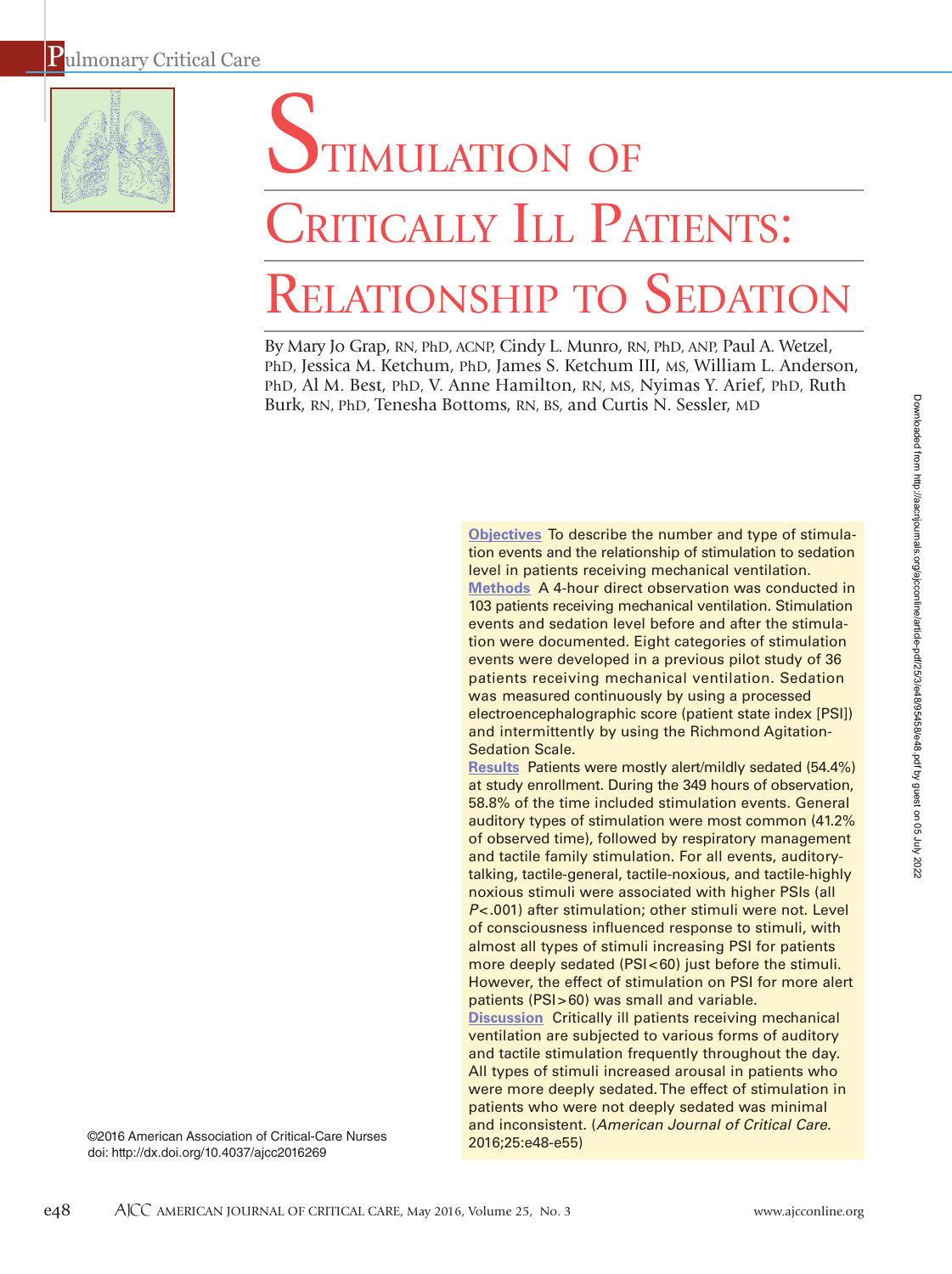Tritically ill patients receiving mechanical ventilation are treated with sedatives to promote their comfort by attenuating the anxiety, pain, and agitation associated with mechanical ventilation and the critical care envi promote their comfort by attenuating the anxiety, pain, and agitation associated with mechanical ventilation and the critical care environment.<sup>1-5</sup> Although sedatives are among the most frequently prescribed drugs in intensive care units  $(ICUs)$ <sup>6</sup> the achievement and evaluation of optimal sedation remains a clinical challenge. ventilator synchrony, and comfort for the patient.<sup>1,4,7,8</sup> Sedative agents should facilitate patients' comfort without inducing prolonged and/or deep sedation, which has been linked to prolonged mechanical ventilation and long stays in the ICU.<sup>1,9</sup> Identifying the appropriate level of sedation enables clinicians to adjust sedative dosing to the desired clinical effect while minimizing the risk of excessive or inadequate sedation.

In the absence of objective data about whether use of sedation is, in fact, achieving desired sedation goals, including during times when patients are stimulated, development of strategies to improve sedation evaluation and management is difficult. Therefore, a first step in improving patients' outcomes is to systematically determine whether optimal sedation is being achieved, even during times of stimulation. These data will provide empirical evidence to understand the relationship of patients' stimulation to levels of sedation. Therefore, the aim of this study was to describe the number and type of stimulation events experienced and the relationship of stimulation to sedation level in patients receiving mechanical ventilation.

#### **About the Authors**

**Mary Jo Grap** is an emeritus professor and **Ruth Burk** is affiliate faculty, Adult Health and Nursing Systems Department, School of Nursing, Virginia Commonwealth University, Richmond, Virginia. **Cindy L. Munro** is a professor and associate dean, Research and Innovation, University of South Florida, Tampa, Florida. **Paul A. Wetzel** is an associate professor, Department of Biomedical Engineering, School of Engineering, Virginia Commonwealth University. **Jessica M. Ketchum** is lead biostatistician, Craig Hospital, Englewood, Colorado. **James S. Ketchum** is a doctoral student, Department of Biostatistics, School of Medicine, Virginia Commonwealth University. **William L. Anderson** is senior data scientist and head of predictive modeling, Carolinas HealthCare System, Charlotte, North Carolina. **Al M. Best** is professor and director of faculty research development, School of Dentistry, Virginia Commonwealth University. **V. Anne Hamilton** is a family nurse practitioner, Gastrointestinal Specialists, Inc, Richmond, Virginia. **Nyimas Y. Arief** is chair of the science department, Tawheed Preparatory School, Richmond, Virginia. **Tenesha Bottoms** is a registered nurse, Virginia Commonwealth University Medical Center, Richmond, Virginia. **Curtis N. Sessler** is a professor, Division of Pulmonary and Critical Care Medicine, Department of Internal Medicine, School of Medicine, Virginia Commonwealth University.

**Corresponding author:** Mary Jo Grap, 1000 Lady Jean Ct, Midlothian, VA 23114 (e-mail: mjgrap@vcu.edu).

## **Methods**

## **Setting and Participants**

This study was a planned subset of a larger, prospective, 24-hour, observational study conducted in a 779-bed tertiary care university medical center in 3 critical care units: the surgical trauma ICU (STICU), the cardiac surgery ICU (CSICU), and the medical respiratory ICU (MRICU).10 The specific aim of the larger prospective study was to describe the relationship among sedation, stability of physiological status, and comfort during a 24-hour period in patients receiving mechanical ventilation. The larger study sample ( $N=176$ ) was drawn from all patients admitted to these ICUs who were intubated, receiving mechanical ventilation, 18 years of age or

older, and expected to receive at least 24 hours of mechanical ventilation. Patients who had a tracheostomy were excluded because the discomfort associated with a tracheostomy tube may be different from the discomfort associated with an

Achievement and Fractional denter<br>
of a larger,<br>
tudy conducted<br>
medical center<br>
muma ICU<br>
IICU), and the<br>
The specific<br>
as to describe<br>
bility of physi-<br>
24-hour period<br>
llation. The<br>
wum from all<br>
were intubated,<br>
years of age or<br> **Achi** sedation remains a clinical challenge.

endotracheal tube.<sup>11</sup> Also excluded were patients who received paralytic agents, had chronic persistent neuromuscular disorders (such as cerebral palsy and Parkinson disease), or had suffered head trauma or stroke, as all of these would affect patients' movement and the study measurements. Study participants were recruited during a 2-year data collection period (August 2007-July 2009). The planned subset of 103 participants for the study reported here was a convenience sample based on availability of research personnel to conduct the observations.

#### **Key Variables and Their Measurement**

*Sedation.* Two measures of sedation were used, an intermittent sedation scale, the Richmond Agitation-Sedation Scale (RASS) and a continuous electroencephalography-based system, the patient state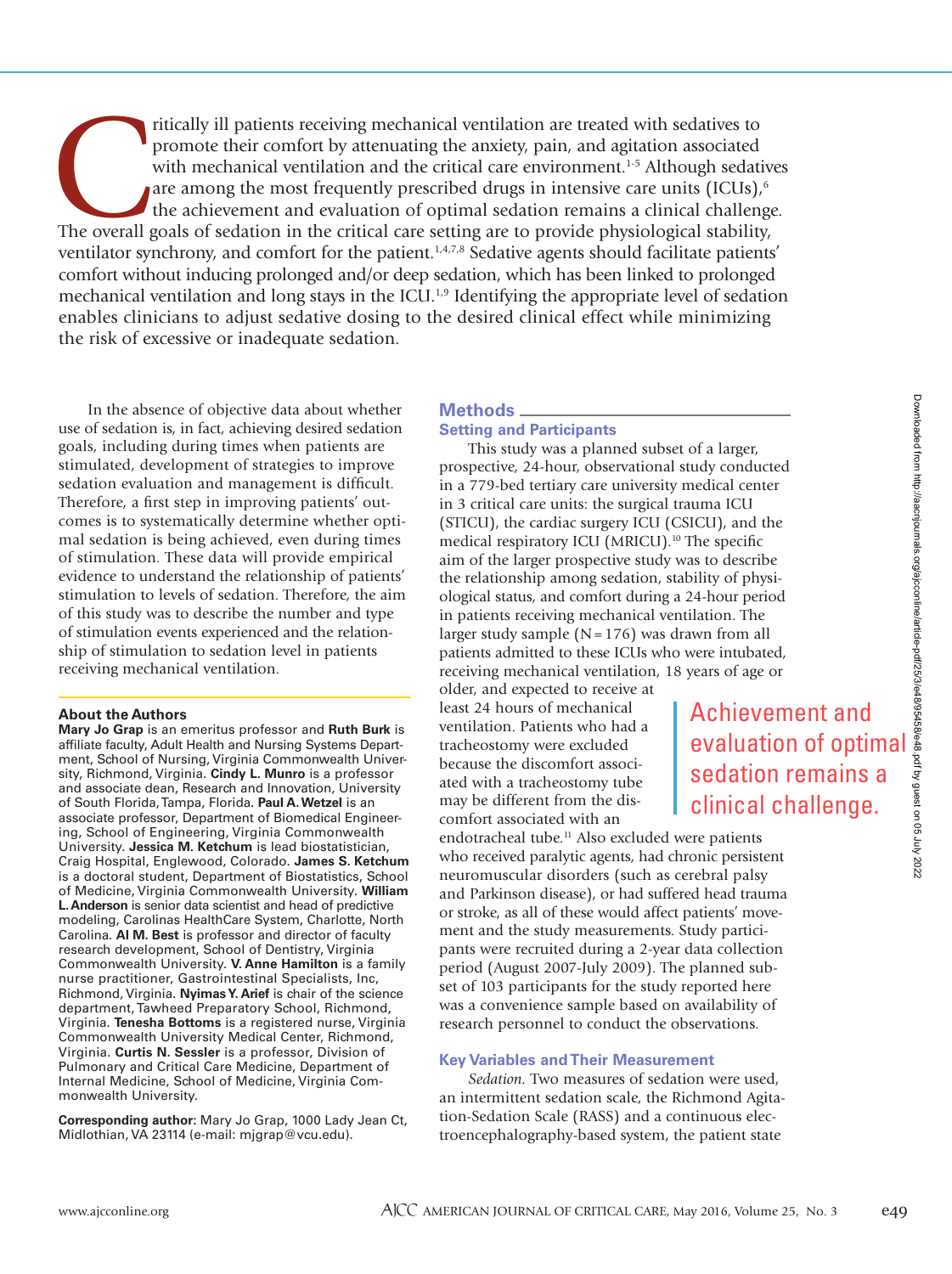### **Table 1 Stimulation event categories<sup>a</sup>**

| <b>Stimulation event category</b> | <b>Examples of stimulation events</b>                                                                            |
|-----------------------------------|------------------------------------------------------------------------------------------------------------------|
| Auditory-general                  | Environmental noise, including routine alarms                                                                    |
| Auditory-talking                  | Health care providers, family, visitors talking to the patient, to each other                                    |
| <b>Auditory-highly noxious</b>    | Sudden or loud noises including loud alarms, dropped items, moving equipment                                     |
| Tactile-general                   | Tactile stimulus from health care providers, in general, or during care                                          |
| Tactile-family                    | Tactile stimulus from family members                                                                             |
| Tactile-noxious                   | Bathing, turning, uncomfortable procedures, mouth care, eyedrops                                                 |
| Tactile-highly noxious            | Endotracheal tube suctioning, wound care, invasive procedures, sternal rub                                       |
| Respiratory management            | Breathing treatments, ventilator setting changes (not changes in fraction of<br>inspired oxygen), tubing changes |

a Stimulation event categories were developed on the basis of data collected through a pilot study of 36 critically ill patients receiving mechanical ventilation. During direct observations, 1304 separate events were recorded and collapsed into 65 categories and eventually to the 8 general categories listed here. All types of events in each category are not included here.

> index (PSI). The RASS is a 10-point scale, ranging from  $-5$  (unarousable) to 0 (calm and alert) to  $+4$ (combative), based on observations of specific patient behaviors.12 This scale is used widely in critical care and demonstrates excellent interrater reliability and criterion, construct, and face validity.1,12,13 We have further summarized the 10 levels of sedation as

## Stimulation events included any stimulation of patients (auditory or tactile) by any person.

moderate/deeply sedated (RASS of -5, -4, or -3), alert/mildly sedated (RASS score of -2, -1, or 0), or restless/agitated (RASS score of  $+1$ ,  $+2$ ,  $+3$ , or  $+4$ ).<sup>12,14</sup> The PSI is a continuous, objective measure of sedation (SEDLine, Masimo Corp) that is based on quantitative electroencephalographic features that differ markedly between states of seda-

tion.15 The PSI has a range of 0 to 100, with decreasing values indicating increasing depth of sedation. Significant differences have been documented between mean PSI values obtained during different sedation states.<sup>15,16</sup> Researchers in several studies<sup>17-20</sup> have compared PSI with subjective sedation tools and reported significant relationships between the PSI and these tools as well.

*Stimulation Events.* A pilot study was conducted to identify and categorize typical stimulation events in patients receiving mechanical ventilation and included any type of stimulation of patients (auditory or tactile) by any person (health care provider, family, other visitors, etc). In the pilot study (unpublished data), patients were observed for up to 4 hours in a convenience sample of patients receiving mechanical ventilation. Spectator GO! Software (Biobserve), an observation-recording program based on a personal digital assistant, was used to allow real-time event acquisition for a variety of stimulation events. Each event was defined as a single event or continuous activity. After the institutional review board

approved the study, 36 patients were observed continuously for up to 4 hours. During these pilot study observations, 1304 separate events were recorded. The events were then collapsed into 65 categories and, through a continuing iterative process, ultimately grouped into 8 general categories (Table 1). Although each event was identified separately, multiple events did occur simultaneously.

*Demographic Characteristics.* Characteristics of the study participants were documented and included age, ICU (reflecting type of critical illness and population; ie, surgical, medical, cardiac surgery), duration of endotracheal intubation (in hours), ICU length of stay (in hours), as well as type and amount of sedative and analgesic agents administered. To describe patients' severity of illness at study initiation, data for the Acute Physiology and Chronic Health Evaluation (APACHE) III were documented on study enrollment by using data from the preceding 24 hours.<sup>21</sup>

## **Procedures**

The study was approved by the institutional review board, and informed consent was obtained from each study participant's legally authorized representative. Patients were enrolled during any period of mechanical ventilation as long as they met the inclusion criteria and did not meet the exclusion criteria. This subset of data was collected during the 24-hour period of the larger study and occurred on any day of mechanical ventilation.

To provide a period of monitored activity that included a variety of stimulation (eg, endotracheal suctioning, turning, routine nursing care) and nonstimulation conditions, a 4-hour direct observation was chosen and was contained within the 24-hour data collection period for the larger study. The timing of the observation period was flexible to accommodate patient care needs and family preferences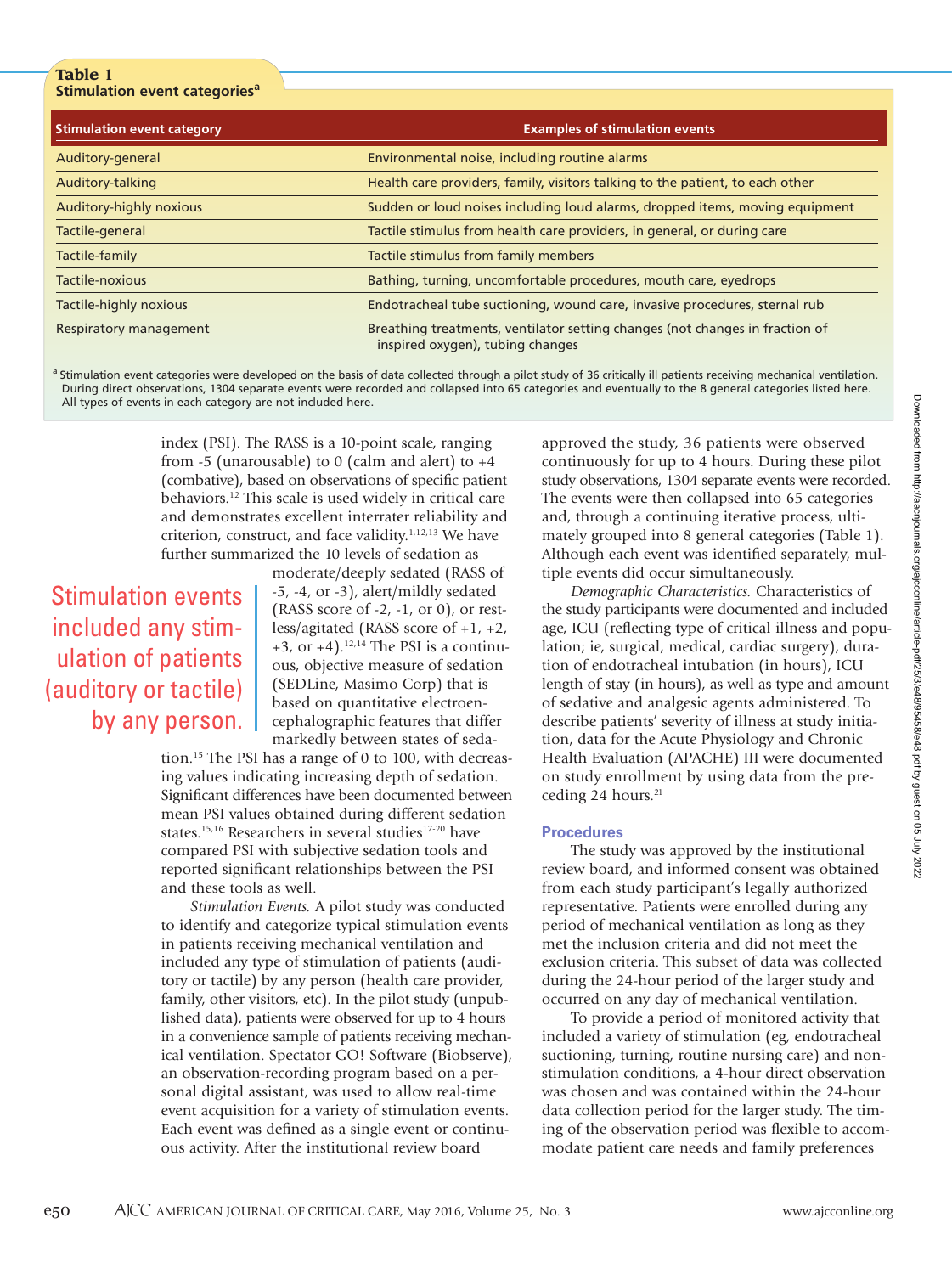for individual patients. All stimulation events based on the final 8 event categories as identified through the pilot study were documented. After extensive training, research assistants visually observed each patient within the ICU room. Individual start/stop toggle switches corresponding to each of the 8 categories were interfaced to a computer that recorded the beginning and end times of each directly observed event. Although the goal was a continuous 4-hour observation period, because of the critical condition of the patients, changes in patients' condition and transport of patients to areas outside the ICU, two 2-hour observations were also used. At the end of the observation period, all data were downloaded and time synchronized and the event duration for each category was calculated.

Data for the RASS were obtained by the nursing staff per unit protocol and retrieved from the medical record obtained every 4 hours. If the patient's clinical condition warranted more frequent RASS determinations, those data also were retrieved for the study. The PSI data were collected only for this study and were continuously documented during the observation period and downloaded for analysis.

#### **Data Analysis**

The aim of this study was to describe the number and type of stimulation events and the relationship of stimulation to level of sedation in patients receiving mechanical ventilation. Patients' characteristics and stimulation events were described in total and by category using standard descriptive measures (means, standard deviations, median, interquartile range, counts, and proportions). Means are reported for variables that were normally distributed, and medians are reported for skewed distributions. Because multiple events occurred simultaneously, we identified a subset of singular events with no other stimulation event(s) for 20 seconds before, during, and 20 seconds after the singular event and used those events to compare the relationship of the stimulus type to PSI. A correlation analysis was used to compare the linear relationship of the mean PSI before and after stimuli across all stimulation types. A linear mixed-effects model was used to construct an *F* test to test for a change in the mean and rate of change of PSI between 20 seconds before the start of the event and for 20 seconds directly after the event.

The relationship of type of stimulation to changes in sedation level was evaluated. Patients are sedated to various levels, which may alter their response to stimulation; therefore, patients were dichotomized into those with a mean PSI less than 60 before the event and those with a mean PSI of 60 or greater before the event. A PSI less than 60 is considered deeply sedated, whereas a PSI of 60 or greater includes moderately to mildly sedated or

alert/wake states.17,19,22 The models contained fixed effects of before or after the event, time, and the interaction of the 2 and random effects of patient, time, and the interaction of time and before or after event by using an estimated spatial power covariance pattern for the within-subject variance and unstructured covariance pattern for between-subject variance. The spatial power covariance pattern takes into account the autocorrelation of the repeated measures of the individual event occurrences. All statistical tests used a significance level ( $\alpha$ ) of .05. SAS Software (SAS Institute Inc) was used for all statistical analyses.

## **Results**

The characteristics of the 103 patients in the sample are summarized in Table 2. Patients had a median age of 55 years, were 61.2% male, were primarily African American or white, and most were from the MRICU. Median APACHE III scores along with median duration of intubation and length of

ICU stay are also shown. The distribution of baseline RASS scores indicated that patients had a range of sedation states but were primarily alert/ mildly sedated (54.4%, RASS =  $0, -1 -2$ ; 42.7% were moderately/deeply

A subset of singular events with no other 103 patients in the<br>
ble 2. Patients had a<br>
61.2% male, were pri-<br>
hite, and most were<br>
dicties and most were<br>
dicties in scores along<br>
bation and length of<br> **A** subset of singular<br>
events with no other<br>
stimulation for 2 before, during, and after the event was identified.

sedated (RASS =  $-3$ ,  $-4$ ,  $-5$ ) and  $2.9\%$  (RASS =  $+1$ ,  $+2$ ) were restless/agitated. Patients received both analgesics (78% received fentanyl, 17% morphine, 3% hydromorphone) and sedatives (57% received midazolam, 20% propofol, 14% lorazepam) as well as haloperidol (5%) via continuous infusion and/or bolus administration depending on the patient's requirements.

## **Observations and Stimulation Events**

Direct patient observations occurred for almost 349 hours throughout the entire project, during which more than 205 hours of stimulation events were documented, comprising 58.8% (SD, 25.7%) of the total observation time (Table 3). A mean of 3.39 hours per patient were observed, with 1.99 hours of those hours including stimulation events. Observations were initiated throughout the day and night but occurred primarily during late afternoon and evening hours (16.4% 7 am to 3 pm; 82.6% 3 pm to 11 pm; 0.9% 11 pm to 7 am). General auditory types of stimulation (environmental noise) were the most common (41.2% of observed time), followed by respiratory management and tactile-general stimulation (Table 3). The correlation between all mean PSIs before and after the stimulation event showed a strong positive linear relationship (*r*=0.92, *P*<.001), which indicated that a linear model was appropriate.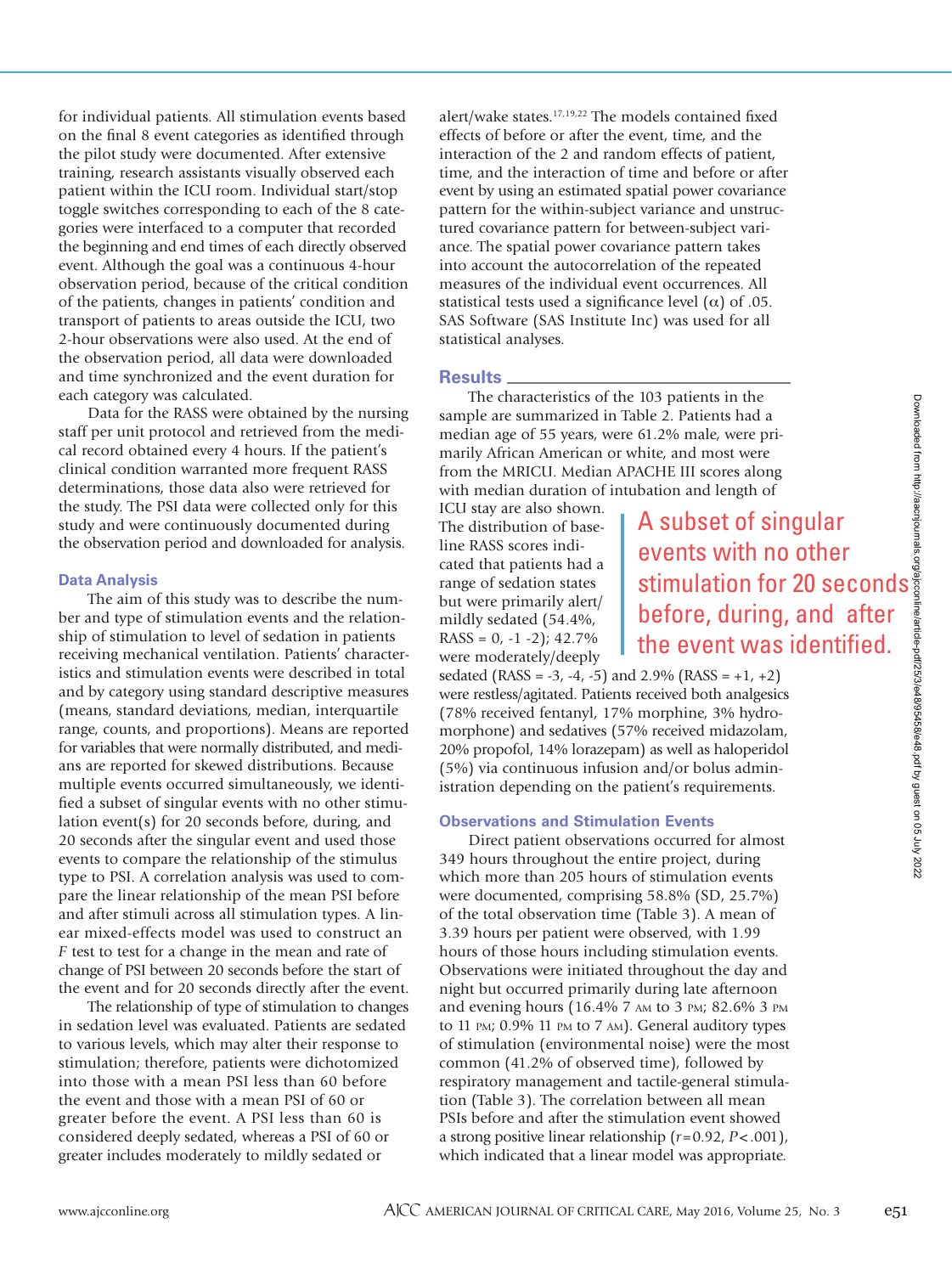## **Table 2**

**Characteristics of 103 patients included in the study**

| <b>Characteristic</b>                      | <b>No. of patients</b> | $\%$ |
|--------------------------------------------|------------------------|------|
| <b>Sex</b>                                 |                        |      |
| Female                                     | 40                     | 38.8 |
| Male                                       | 63                     | 61.2 |
| Race                                       |                        |      |
| <b>Black/African American</b>              | 49                     | 47.6 |
| White                                      | 48                     | 46.6 |
| Other                                      | $\overline{2}$         | 1.9  |
| Unknown or not reported                    | $\overline{4}$         | 3.9  |
| Ethnicity                                  |                        |      |
| <b>Hispanic</b>                            | 3                      | 2.9  |
| Non-Hispanic                               | 100                    | 97.1 |
| Critical care unit                         |                        |      |
| Cardiac surgery                            | 13                     | 12.6 |
| <b>Medical respiratory</b>                 | 62                     | 60.2 |
| Surgical trauma                            | 28                     | 27.2 |
| Score on Richmond Agitation-Sedation Scale |                        |      |
| -5 Unarousable                             | 3                      | 2.9  |
| -4 Deep sedation                           | 12                     | 11.7 |
| -3 Moderate sedation                       | 29                     | 28.2 |
| -2 Light sedation                          | 24                     | 23.3 |
| -1 Drowsy                                  | 14                     | 13.6 |
| 0 Alert and calm                           | 18                     | 17.5 |
| 1 Restless                                 | $\overline{2}$         | 1.9  |
| 2 Agitated                                 | $\mathbf{1}$           | 1.0  |

| <b>Characteristic</b>                  | No. of patients | <b>Mean</b> | <b>SD</b> | <b>Median</b> | <b>IQR</b>   |
|----------------------------------------|-----------------|-------------|-----------|---------------|--------------|
| Age, y                                 | 102             | 53.8        | 14.52     | 55.0          | 45-64        |
| <b>APACHE III score</b>                | 100             | 73.2        | 25.69     | 68.0          | $57 - 85$    |
| Days of intubation                     | 103             | 8.9         | 6.29      | 7.1           | $4.1 - 12.3$ |
| Days in intensive care unit            | 103             | 17.9        | 15.13     | 13.0          | $8.8 - 20.8$ |
| Days of Intubation at study enrollment | 103             | 4.2         | 4.67      | 2.4           | $1.3 - 5.6$  |

Abbreviations: APACHE, Acute Physiology and Chronic Health Evaluation; IQR, interquartile range.

## **Table 3**

### **Patients, observation time, and percentage of time in each category over the entire observation time (348 hours, 57 minutes)**

| Category                       | No. of patients | Total time in category, <sup>a</sup><br>(hours:minutes:seconds) | Time in category, $^{\rm b}$ % | Duration, mean (SD),<br>hours:minutes |
|--------------------------------|-----------------|-----------------------------------------------------------------|--------------------------------|---------------------------------------|
| All stimuli                    | 103             | 205:18:00                                                       | 58.83                          |                                       |
| Auditory-general               | 102             | 143:46:18                                                       | 41.20                          | 02:52(12:07)                          |
| Auditory-talking               | 91              | 21:06:38                                                        | 6.05                           | 00:47 (03:09)                         |
| <b>Auditory-highly noxious</b> | 90              | 10:54:05                                                        | 3.12                           | 00:34 (03:09)                         |
| Tactile-general                | 100             | 33:07:06                                                        | 9.49                           | 01:04(02:51)                          |
| Tactile-family                 | 61              | 29:44:10                                                        | 8.52                           | 04:21 (15:02)                         |
| Tactile-noxious                | 85              | 22:40:04                                                        | 6.50                           | 03:01 (13:36)                         |
| Tactile-highly noxious         | 66              | 17:19:00                                                        | 4.96                           | 04:05 (17:50)                         |
| Respiratory management         | 73              | 39:51:57                                                        | 11.42                          | 01:30(08:15)                          |

 $\frac{a}{b}$  Totals are less than the sum of the categories because multiple stimulation events can occur simultaneously. b Percentage in category totals more than 100% because multiple stimulation events can occur simultaneously.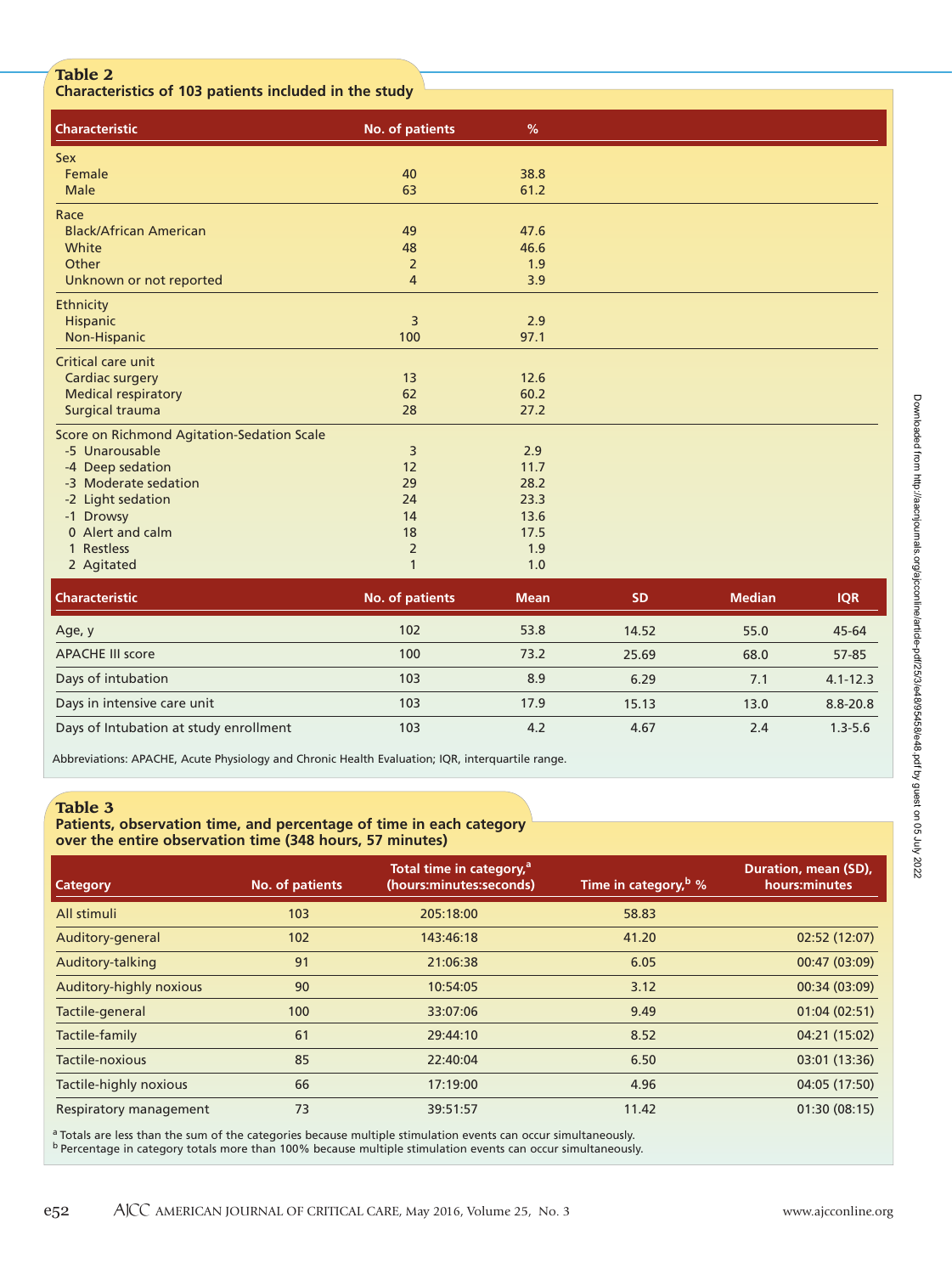## **Table 4**

## **Change in patient state index (PSI) before and after individual stimuli by sedation level before stimulation**

|                                                                                                                                                                                                                                                                                                                                                                                                                                                                                 | <b>Singular</b>     | No. of                                                      |                                                                                                                | PSI, mean (SD)     |                    |                          |                     |  |
|---------------------------------------------------------------------------------------------------------------------------------------------------------------------------------------------------------------------------------------------------------------------------------------------------------------------------------------------------------------------------------------------------------------------------------------------------------------------------------|---------------------|-------------------------------------------------------------|----------------------------------------------------------------------------------------------------------------|--------------------|--------------------|--------------------------|---------------------|--|
| <b>Stimulus</b>                                                                                                                                                                                                                                                                                                                                                                                                                                                                 | events <sup>a</sup> | patients                                                    | <b>Before event</b>                                                                                            | <b>After event</b> | Change<br>estimate | 95% CI                   | P                   |  |
| Auditory-highly noxious                                                                                                                                                                                                                                                                                                                                                                                                                                                         | 451                 | 62                                                          | 63.2(22.1)                                                                                                     | 63.8(22.3)         | $-0.004$           | $-0.10$ to $0.10$        | .99                 |  |
| Mean PSI before event <60                                                                                                                                                                                                                                                                                                                                                                                                                                                       | 180                 | 42                                                          | 40.4 (13.5)                                                                                                    | 42.2 (16.4)        | 0.87               | 0.66 to 1.08             | < .001 <sup>b</sup> |  |
| Mean PSI before event $\geq 60$                                                                                                                                                                                                                                                                                                                                                                                                                                                 | 266                 | 46                                                          | 78.8 (9.7)                                                                                                     | 78.6 (10.8)        | $-0.62$            | $-0.75$ to $-0.50$       | < .001 <sup>b</sup> |  |
| Auditory-talking                                                                                                                                                                                                                                                                                                                                                                                                                                                                | 169                 | 45                                                          | 69.1 (18.4)                                                                                                    | 69.9 (17.4)        | 1.06               | 0.87 to 1.24             | < .001 <sup>b</sup> |  |
| Mean PSI before event <60                                                                                                                                                                                                                                                                                                                                                                                                                                                       | 44                  | 22                                                          | 43.8 (12.0)                                                                                                    | 49.5 (17.1)        | 3.88               | 3.33 to 4.44             | $-.001b$            |  |
| Mean PSI before event ≥60                                                                                                                                                                                                                                                                                                                                                                                                                                                       | 120                 | 34                                                          | 78.7 (8.9)                                                                                                     | 77.6(9.4)          | $-0.04$            | $-0.24$ to $0.15$        | .76                 |  |
| Respiratory management                                                                                                                                                                                                                                                                                                                                                                                                                                                          | 456                 | 49                                                          | 60.7(21.8)                                                                                                     | 60.4 (21.6)        | $-0.07$            | $-0.16$ to $0.17$        | .23                 |  |
| Mean PSI before event <60                                                                                                                                                                                                                                                                                                                                                                                                                                                       | 195                 | 30                                                          | 39.4 (13.4)                                                                                                    | 39.8 (13.8)        | 0.45               | 0.28 to 0.63             | < .001 <sup>b</sup> |  |
| Mean PSI before event $\geq 60$                                                                                                                                                                                                                                                                                                                                                                                                                                                 | 257                 | 44                                                          | 77.0 (9.6)                                                                                                     | 76.0 (10.6)        | $-0.47$            | -0.58 to -0.37           | < .001 <sup>b</sup> |  |
| Tactile-family                                                                                                                                                                                                                                                                                                                                                                                                                                                                  | 120                 | 23                                                          | 53.5 (20.9)                                                                                                    | 54.0 (22.1)        | 0.23               | $-0.08$ to $0.52$        | .35                 |  |
| Mean PSI before event <60                                                                                                                                                                                                                                                                                                                                                                                                                                                       | 69                  | 16                                                          | 37.6 (10.2)                                                                                                    | 38.2 (13.4)        | 0.64               | 0.29 to 0.98             | .001 <sup>b</sup>   |  |
| Mean PSI before event ≥60                                                                                                                                                                                                                                                                                                                                                                                                                                                       | 50                  | 15                                                          | 75.5(8.0)                                                                                                      | 75.5 (10.2)        | $-0.35$            | $-0.77$ to $0.07$        | .15                 |  |
| Tactile-general                                                                                                                                                                                                                                                                                                                                                                                                                                                                 | 500                 | 74                                                          | 63.4 (21.0)                                                                                                    | 64.8 (20.5)        | 1.25               | 1.09 to 1.40             | < .001 <sup>b</sup> |  |
| Mean PSI before event <60                                                                                                                                                                                                                                                                                                                                                                                                                                                       | 181                 | 50                                                          | 40.1 (13.5)                                                                                                    | 45.6 (17.7)        | 4.43               | 4.11 to 4.75             | < .001 <sup>b</sup> |  |
| Mean PSI before event ≥60                                                                                                                                                                                                                                                                                                                                                                                                                                                       | 311                 | 62                                                          | 77.2(9.1)                                                                                                      | 76.2 (11.4)        | $-0.67$            | -0.83 to -0.51           | < .001 <sup>b</sup> |  |
| Tactile-highly noxious                                                                                                                                                                                                                                                                                                                                                                                                                                                          | 33                  | 18                                                          | 75.0 (13.3)                                                                                                    | 75.3 (14.2)        | 1.45               | 1.39 to 1.49             | < .001 <sup>b</sup> |  |
| Mean PSI before event <60                                                                                                                                                                                                                                                                                                                                                                                                                                                       | 3                   | 3                                                           | 42.8 (10.8)                                                                                                    | 39.3(6.1)          |                    | Model was nonestimable   |                     |  |
| Mean PSI before event ≥60                                                                                                                                                                                                                                                                                                                                                                                                                                                       | 26                  | 15                                                          | 78.7(7.0)                                                                                                      | 79.4 (7.2)         | 3.29               | 3.20 to 3.38             | < .001 <sup>b</sup> |  |
| Tactile-noxious                                                                                                                                                                                                                                                                                                                                                                                                                                                                 | 45                  | 23                                                          | 66.3 (18.4)                                                                                                    | 70.7 (14.2)        | 3.74               | 2.89 to 4.59             | < .001 <sup>b</sup> |  |
| Mean PSI before event <60                                                                                                                                                                                                                                                                                                                                                                                                                                                       | 15                  | 11                                                          | 43.1 (8.2)                                                                                                     | 57.8 (17.7)        | 13.58              | 12.55 to 14.61           | < .001 <sup>b</sup> |  |
| Mean PSI before event ≥60                                                                                                                                                                                                                                                                                                                                                                                                                                                       | 30                  | 18                                                          | 77.8(8.6)                                                                                                      | 77.8 (13.1)        | $-1.63$            | $-2.43$ to $-0.83$       | < .001 <sup>b</sup> |  |
| <sup>a</sup> Because multiple events occurred simultaneously, a subset of singular events with no other stimulation event(s) for 20 seconds before, during, and 20 seconds<br>after the singular event was used for comparisons. Patients could have events in both <60 and $\geq 60$ categories; <60 and $\geq 60$ categories may not equal the<br>total for singular events because of missing values.<br><sup>b</sup> Statistically significant at the $\alpha$ = .05 level. |                     |                                                             |                                                                                                                |                    |                    |                          |                     |  |
| In the analysis of the relationship of stimulation                                                                                                                                                                                                                                                                                                                                                                                                                              |                     |                                                             | Auditory-talking ( $P < .001$ ), tactile-general ( $P < .001$ ),                                               |                    |                    |                          |                     |  |
| ype to change in sedation level (Table 4), auditory-<br>alking $(P < .001)$ , tactile-general $(P < .001)$ , tactile-                                                                                                                                                                                                                                                                                                                                                           |                     |                                                             | and tactile-noxious ( $P$ <.001) stimuli were associ-<br>ated with increases of 3 points or greater in PSI for |                    |                    |                          |                     |  |
| highly noxious ( $P < .001$ ) and tactile-noxious ( $P < .001$ )                                                                                                                                                                                                                                                                                                                                                                                                                |                     |                                                             | deeply sedated patients. Auditory-highly noxious                                                               |                    |                    |                          |                     |  |
| timuli showed increases in PSI (increased arousal)                                                                                                                                                                                                                                                                                                                                                                                                                              |                     |                                                             | $(P<.001)$ , respiratory management $(P<.001)$ , and                                                           |                    |                    |                          |                     |  |
| anging from 1.06 to 3.74. The remaining event                                                                                                                                                                                                                                                                                                                                                                                                                                   |                     | tactile-family ( $P = .001$ ) stimuli resulted in increases |                                                                                                                |                    |                    |                          |                     |  |
| ypes (auditory-general, auditory-highly noxious,                                                                                                                                                                                                                                                                                                                                                                                                                                |                     |                                                             | of less than 1 point in PSI for deeply sedated                                                                 |                    |                    |                          |                     |  |
|                                                                                                                                                                                                                                                                                                                                                                                                                                                                                 |                     |                                                             | patients. The model for the tactile-                                                                           |                    |                    |                          |                     |  |
| espiratory management, and tactile-family) did<br>not exhibit a difference in PSI before and after the                                                                                                                                                                                                                                                                                                                                                                          |                     |                                                             | highly noxious events was not esti-                                                                            |                    |                    | <b>Patients who were</b> |                     |  |
|                                                                                                                                                                                                                                                                                                                                                                                                                                                                                 |                     |                                                             |                                                                                                                |                    |                    |                          |                     |  |

In the analysis of the relationship of stimulation type to change in sedation level (Table 4), auditorytalking (*P*<.001), tactile-general (*P*<.001), tactilehighly noxious (*P*<.001) and tactile-noxious (*P*<.001) stimuli showed increases in PSI (increased arousal) ranging from 1.06 to 3.74. The remaining event types (auditory-general, auditory-highly noxious, respiratory management, and tactile-family) did not exhibit a difference in PSI before and after the stimulus event. Because of the high occurrence of auditory-general stimulus events, that category was excluded as being a possible concurrent event for the remaining stimulus types.

Further analysis then compared PSI before and after the stimulus separately for patients who were deeply sedated (PSI<60) and patients who were not (Table 4). For patients with a mean PSI less than 60 before the stimulus event, 6 of the 7 event types demonstrated significant increases in PSI, that is, to a lighter sedation level. For instance, in the 42 patients who were deeply sedated before an auditoryhighly noxious event, their PSI increased by 0.87 subsequent to the stimulus (*P*<.001); this change was in contrast to the -0.62 decrease in PSI due to an auditory-highly noxious event in the 46 patients who were not deeply sedated (*P*<.001).

patients. The model for the tactilehighly noxious events was not estimable because of the small sample size for deeply sedated patients.

For patients who were not deeply sedated (mean PSI before stimulus event≥60), tactile-highly noxious stimuli were associated with a significant (*P*<.001) increase in PSI of 3.29 (greater arousal). Auditory-highly noxious (*P*<.001), respiratory management (*P*<.001), tactile-general (*P*<.001), and tactile- noxious (*P*<.001) stimuli showed small decreases in PSI after the stimulation event ranging from 0.47 to 1.63. Auditory-talking (*P*=.76) and tactile-family  $(P=.15)$  stimulation was not associated with a significant change in PSI from before to after the stimulation event for patients with a mean PSI of 60 or greater before the event.

deeply sedated showed increased arousal following stimulation.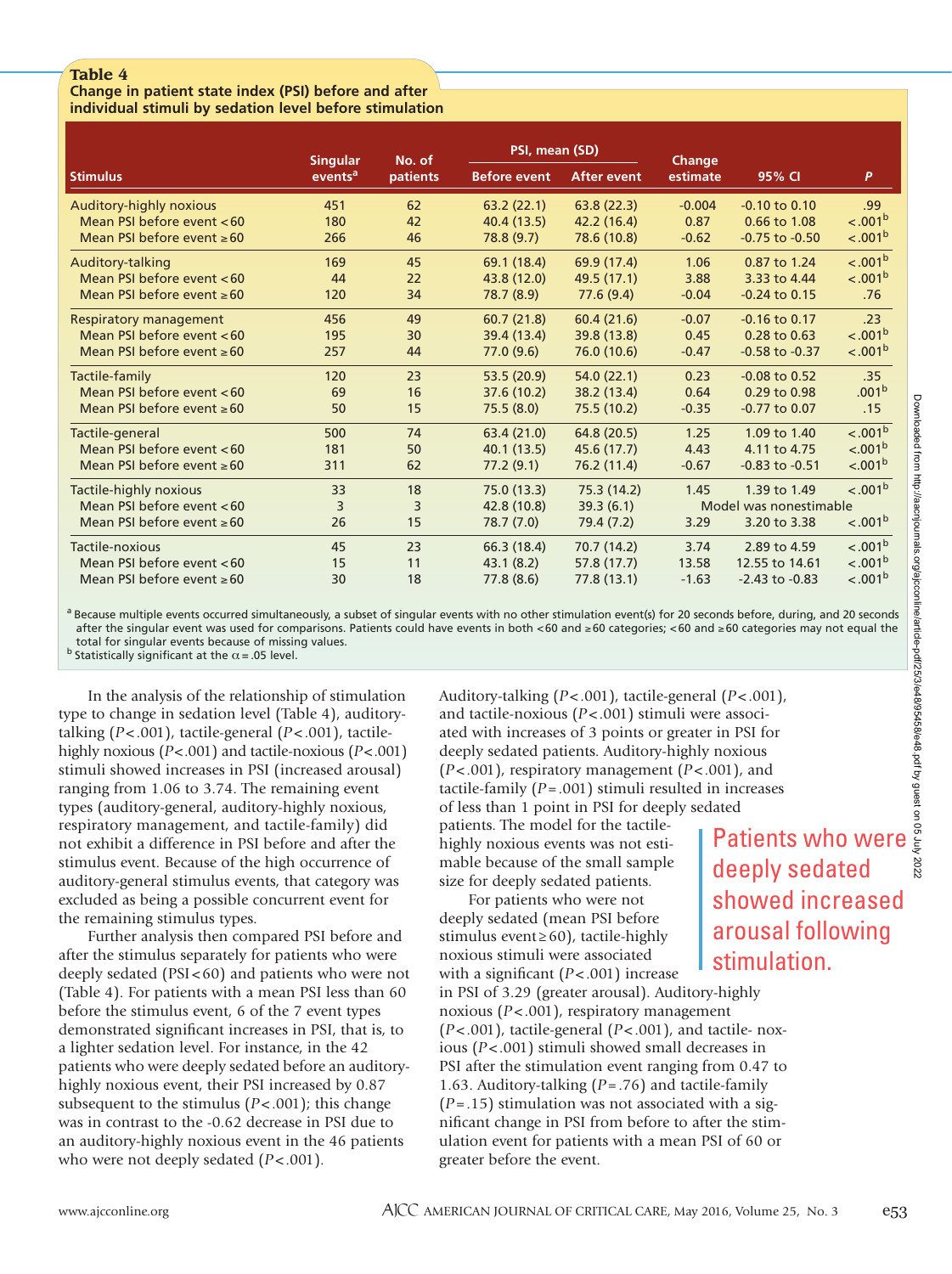## **Discussion**

The aim of this study was to describe the number and type of stimulation events and the relationship of stimulation to sedation level in patients receiving mechanical ventilation. We found that stimulation occurs frequently, more than half of the time, and consists of auditory-general types of stimulation most frequently, followed by respiratory management, tactile-general, and tactile-family types of stimulation. Auditory-highly noxious types of stimulation occurred the least often, followed by tactile-highly noxious, auditory-talking, and tactile-noxious types. Although patients are most frequently stimulated by sounds, it is interesting to note that of all the types of stimulation, talking to or even around the patient occurs infrequently, only 6% of the observed time. Similarly tactile stimulation that is not noxious, either from health care providers or family, is also relatively infrequent (8.5%-9.5% of observed time). As a result,

## Sedated patients may not be able to respond to indicate discomfort.

the patient's auditory and tactile environment may consist of a barrage of unfamiliar sounds and stimulation that may be frightening and disorienting and may have ramifica-

tions for the development of adverse outcomes such as disorientation and/or delirium.23-25 Critically ill patients report sleep deprivation as the second worst experience during their stay, superseded only by pain.26 Sedation, care interventions, noise, disease, and mechanical ventilation are important contributing factors to sleep deprivation.<sup>26</sup> Addressing modifiable risk factors, including excessive or prolonged stimulation, can help to prevent and reduce sleep deprivation and potentially delirium.25,27,28

Overall, we found that the patient's level of sedation is affected by some types of stimulation (auditory-talking, tactile-general, tactile-highly noxious, tactile-noxious) and not by others (auditoryhighly noxious, respiratory management, tactilefamily). All stimulation that might be expected to increase arousal, namely, stimuli of a noxious nature (auditory), did not necessarily do so.

The level of consciousness, or depth of sedation, appears to be an important determinant of the patients' response to stimulation. Although one might assume that some patients are so deeply sedated that noxious stimulation does not elicit a response, we did not find that to be the case. We found that the level of sedation at onset of stimulation (ie, deeply sedated or not) affected whether stimulation events resulted in a change in the patient's level of arousal (higher PSI). In general, patients who were deeply sedated showed increased arousal following stimulation for all 6 stimulation events

with sufficient data to be analyzed. Although some of those PSI increases were small  $(<1)$ , and most likely not clinical relevant, several increases were greater than 3 (auditory-talking, tactile-general). It is noteworthy that tactile-noxious stimulation resulted in marked arousal with a mean PSI increase of more than 13 in deeply sedated patients. In patients who were more awake at the onset of stimulation (ie, PSI≥60), inconsistent changes in PSI were found. In this group, most changes were less than 1 and not clinically significant, except for tactile-highly noxious stimuli, which increased arousal (increase in PSI>3). It may be that patients who are more deeply sedated have a greater "startle" response, when stimulated from a deeply sedated state, similar to being startled from a deep sleep. However, patients who are already more awake/less sedated are not as "alarmed" when stimulated and therefore may exhibit less change in PSI. The most recent guidelines for management of pain, agitation, and delirium in the ICU<sup>1</sup> recommend that sedative doses be titrated to maintain a light rather than a deep level of sedation in adult ICU patients, unless clinically contraindicated. The data presented here, obtained several years ago, may not reflect most recent clinical practice that focuses more on lighter sedation management.

Sedated, critically ill patients endure frequent stimulation that is both auditory and tactile, and includes some stimuli that are highly noxious. Sedated patients may not be able to respond to indicate discomfort; therefore, it is important for all care providers to consider patients' responses with this knowledge in mind. Identifying the effects of a variety of stimulating events on level of sedation and ultimately on sleep and potentially delirium is an important step in understanding the impact of different categories of stimulation on patients' experiences in the ICU. Many ICUs do not have a sleeping protocol, and nurses report only a moderate feeling of autonomy and influence regarding the management of sleeping practices.<sup>29</sup> Protocols to cluster care interventions and reduce stimulation for critically ill patients should be considered.

The results presented here are limited by several factors. In creating categories for stimulation events, we reasoned that some stimuli are more noxious than others. However, stimuli are subject to patients' interpretation. An individual patient may experience different manifestations of the same type of stimulus differently. Family or providers speaking to patients may be comforting or noxious. Stimuli that are generally thought to be comforting to most patients may be highly noxious to some. Therefore, the stimulation categories as we have defined them may not be optimal. This study did not address